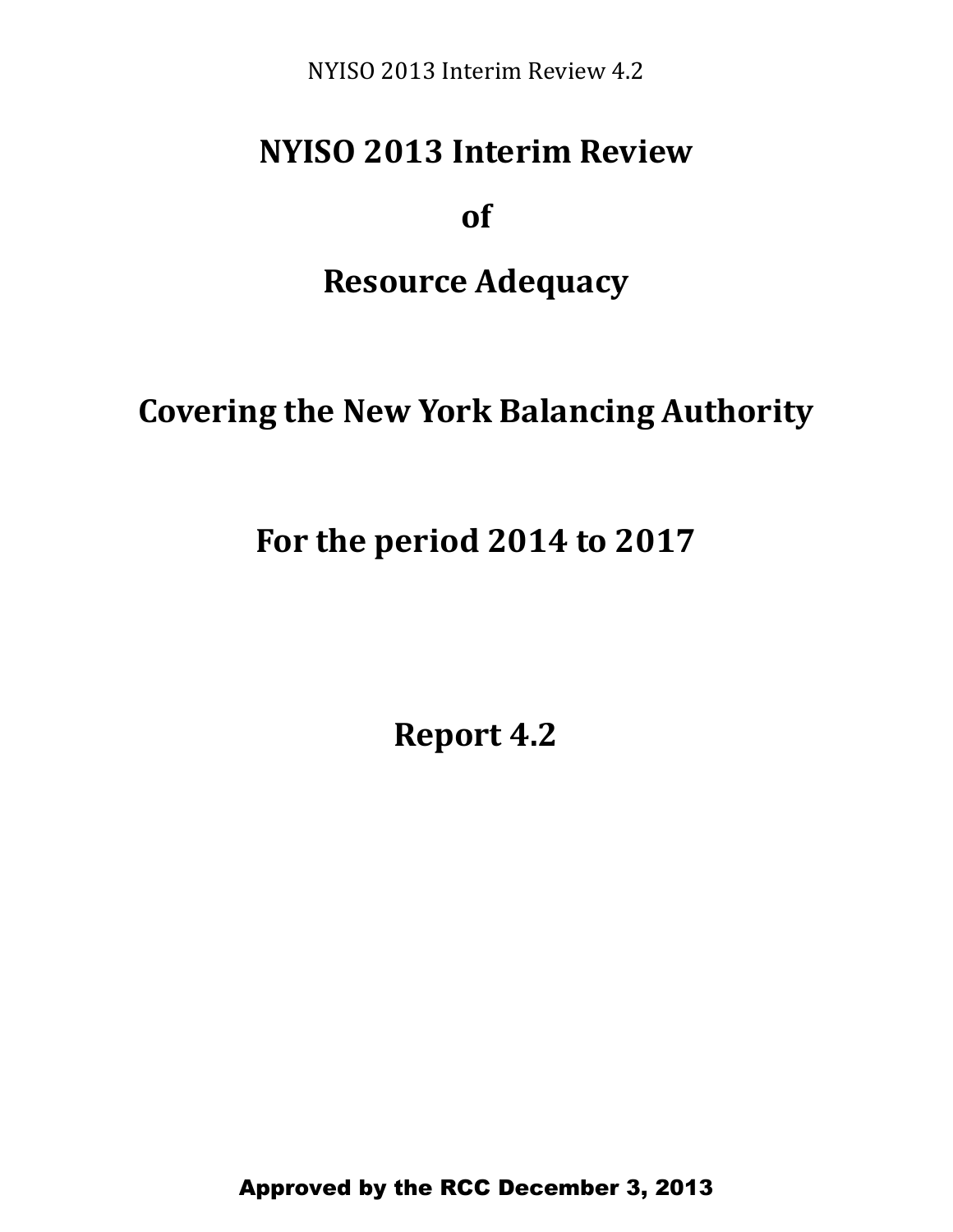**This page left blank**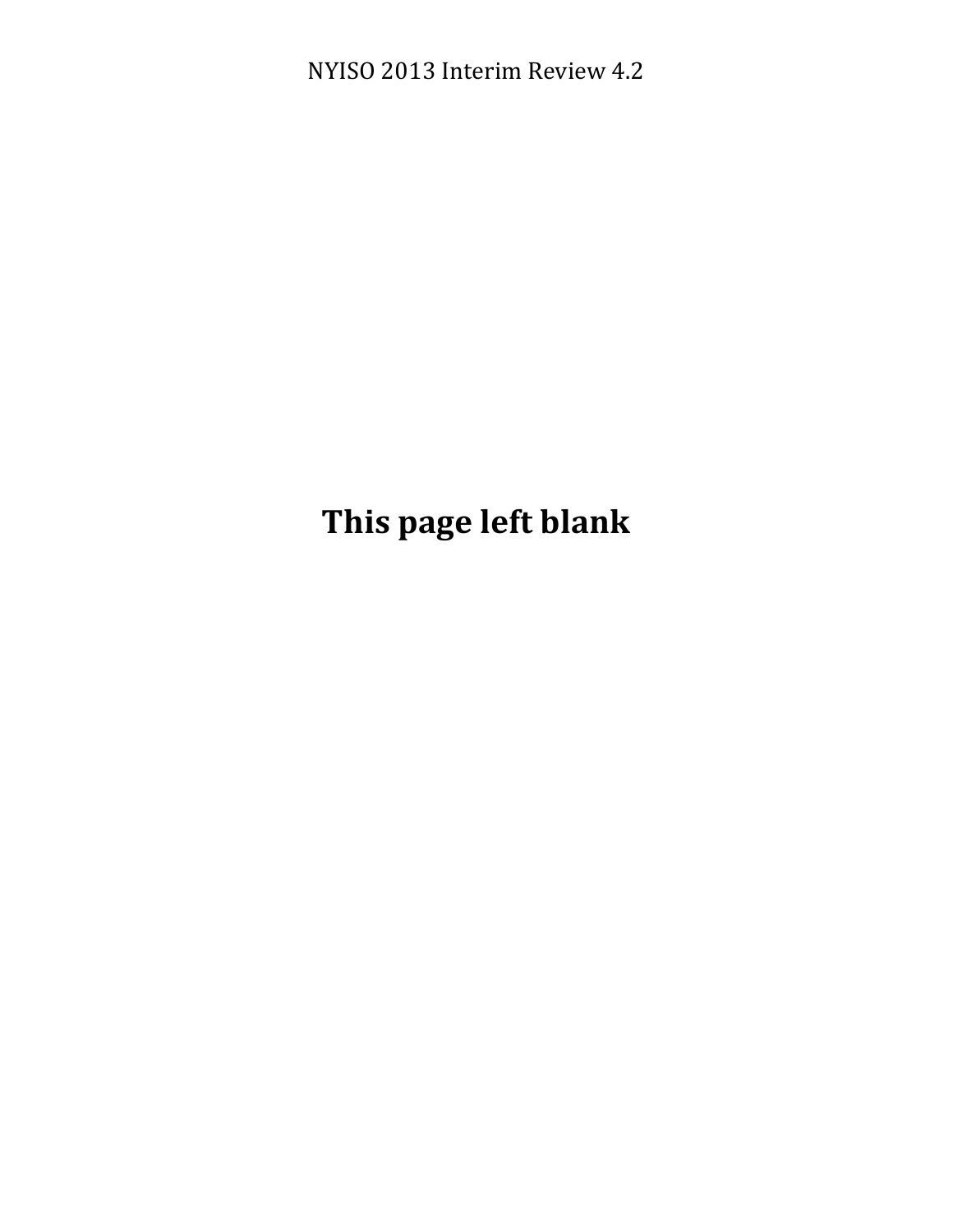### **EXECUTIVE SUMMARY**

This report provides the results of NYISO's 2013 Interim Review covering the period from 2014 to 2017. It is the New York Independent System Operator's (NYISO) first Annual Interim Assessment of its 2012 Comprehensive Review of Resource Adequacy, which covered the time period of 2013 through 2017. This assessment is conducted to comply with the Reliability Assessment Program established by the Northeast Power Coordinating Council (NPCC). This assessment follows the resource adequacy guidelines outlined in NPCC's Regional Reliability Reference Directory #1, Appendix D.<sup>1</sup>

The 2013 Interim Review Report demonstrates that New York will meet the NPCC resource adequacy criterion of not more than one unplanned disconnection of firm load in ten years or 0.1 days/year on average for the Base Case.

 $\overline{\phantom{a}}$ 

<sup>1</sup> <http://www.npcc.org/documents/regStandards/Directories.aspx>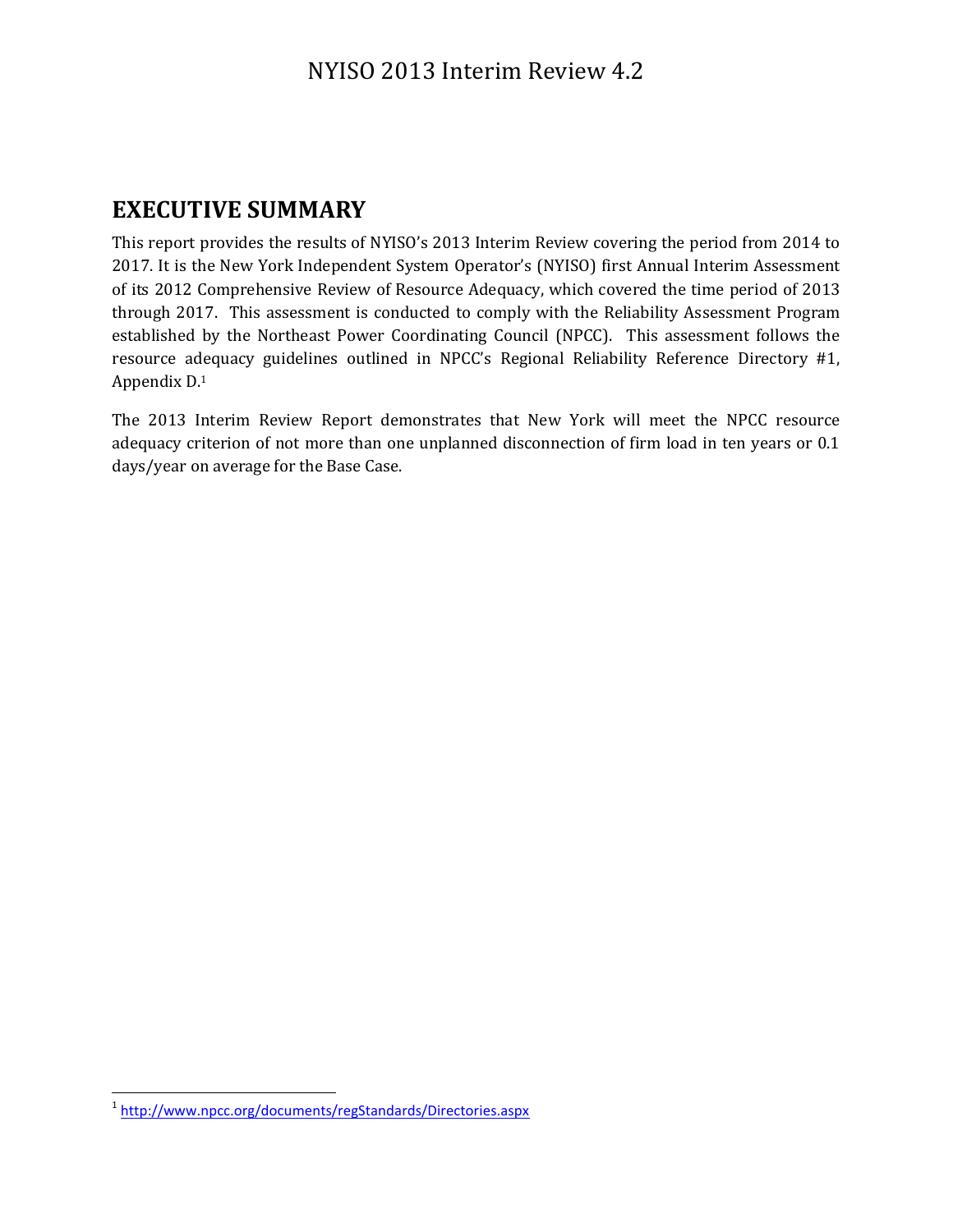## **1. Introduction**

The 2013 Interim Review provides the first update of NYISO's 2012 Comprehensive Review of Resource Adequacy which was approved by NPCC in November 2012. Since the approval of the 2012 Comprehensive Review, the NYISO has conducted additional resource adequacy assessments as part of the Comprehensive System Planning Process (CSPP)2 and additional annual studies to determine the Installed Capacity Requirements for the New York Balancing Area (NYBA). The major assumptions of this interim review are consistent with those studies with revisions to incorporate updated data that have met Base Case inclusion rules as defined by the CSPP.

# **2. Assumption Changes**

### **2.1. Load Shape Model**

Load shape models in the past NYISO studies assumed a load shape based on a single historical year, 2002. The year 2002 had 13 days where the daily peak load was within 90% of the system peak, more days than in any other year during the 1999-2012 year period. Use of the 2002 model therefore exposes the system to a relatively higher risk of LOLE events, which may result in inappropriately high (Installed Reserve Margin) IRM levels. Accordingly, in 2011 and 2012 the Installed Capacity Subcommittee (ICS) of the New York State Reliability Council (NYSRC) worked with the NYISO to replace the 2002 load shape model with one that better represents year to year historical load response to weather condition variations.

After considering alternate load shape methodologies, ICS concluded that a new feature in GE-MARS be considered for adoption that allows the representation of multiple load shapes in a way that the load shape model can be represented probabilistically. Part of the effort of implementing this model was to establish criteria for selecting appropriate historical load shapes to include in the seven load forecast uncertainty bins in the Multiple Load Shape Model. It was concluded that an acceptable approach was to select a combination of load shape years 2002, 2006, and 2007. The load shape for the year 2007 represents a typical system load shape over the 1999 to 2012 period. The load shape for 2002 represents a flatter load shape, i.e., a shape that represents a load shape with a higher risk of higher daily peaks relative to the summer peak. The load shape for 2006 represents a load shape with a lower number of daily peaks than a typical year. The combination of these load shapes on a weighted basis represents an expected probabilistic LOLE result as compared to use of the deterministic single year 2002 model. After extensive testing, ICS approved the Multiple Load Shape Model for use in the 2014 IRM Study. This Interim Review was conducted using this new model.

 $\overline{\phantom{a}}$ <sup>2</sup> http<u>://www.nyiso.com/public/webdocs/documents/tariffs/oatt/oatt\_attachments/att\_y.pdf</u>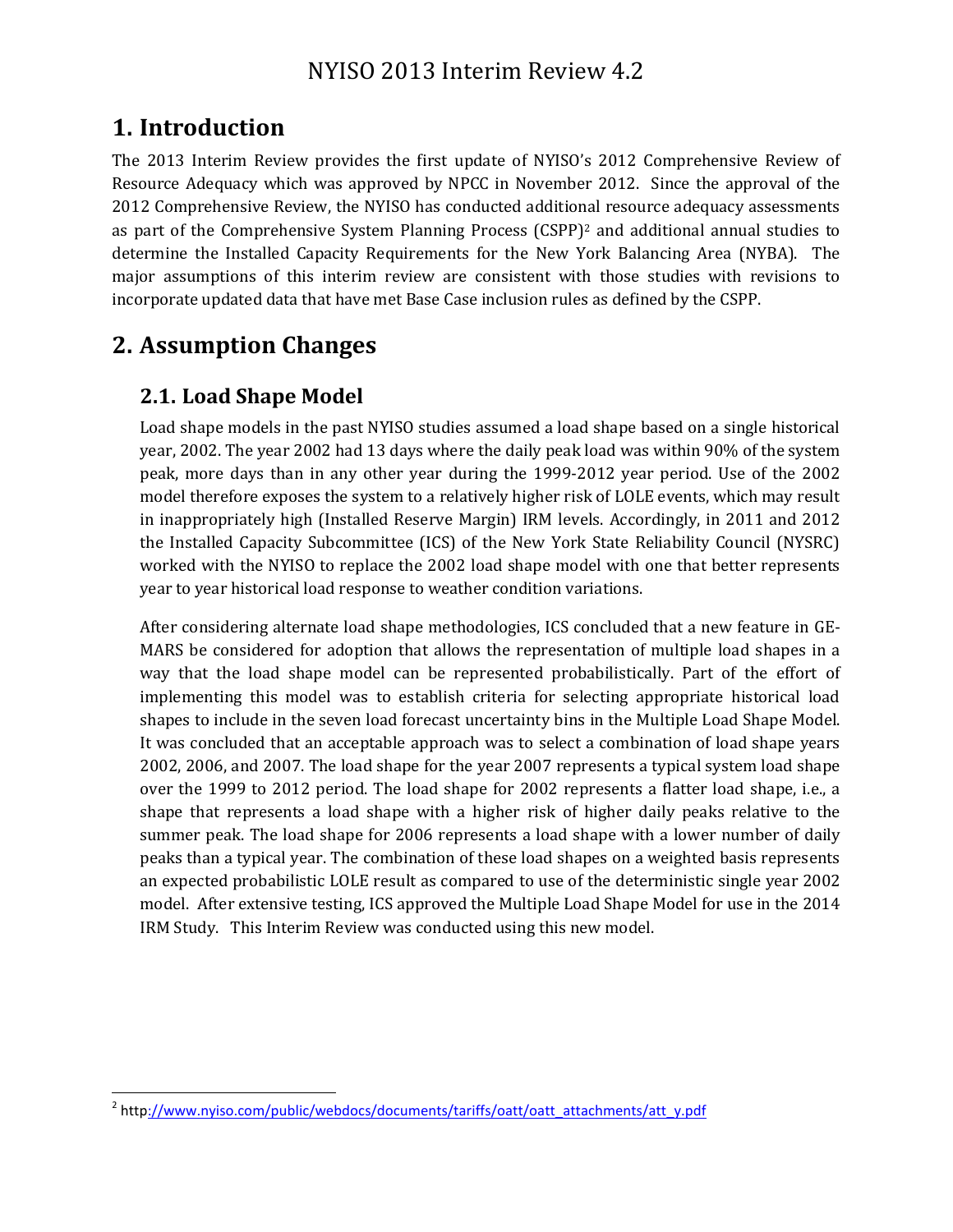#### **2.2. Load**

Table 2-1 compares the peak demand forecasts from the 2012 Comprehensive Review with the 2013 Load and Capacity Data Report<sup>3</sup> (Gold Book) peak demand forecasts for this Interim Review. The baseline forecast includes the impact of energy efficiency programs and represents an annual average growth rate of 0.96% over the Gold Book's ten-year horizon. This compares to a growth rate of 0.85% as reported in the 2012 Comprehensive Review.

| <b>Comparison of Peak Demand Forecasts (MW)</b> |                      |               |              |                      |                |              |
|-------------------------------------------------|----------------------|---------------|--------------|----------------------|----------------|--------------|
|                                                 | <b>Baseline</b>      |               |              | <b>High Load</b>     |                |              |
|                                                 | 2012                 | 2013          |              | 2012                 | 2013           |              |
| Year                                            | <b>Comprehensive</b> | Interim       | <b>Delta</b> | <b>Comprehensive</b> | <b>Interim</b> | <b>Delta</b> |
|                                                 | <b>Review</b>        | <b>Review</b> |              | <b>Review</b>        | <b>Review</b>  |              |
| 2013                                            | 33,696               |               |              | 34,320               |                |              |
| 2014                                            | 33,914               | 33,725        | $-189$       | 34,846               | 34,297         | $-549$       |
| 2015                                            | 34,151               | 34,138        | $-13$        | 35,361               | 34,998         | $-363$       |
| 2016                                            | 34,345               | 34,556        | 211          | 35,791               | 35,667         | $-124$       |
| 2017                                            | 34,550               | 34,818        | 268          | 36,224               | 36,142         | -82          |

#### **Table 2-1 Comparison of Peak Demand Forecasts**

#### **2.3. Resources**

For this review, resource assumptions are based upon the 2013 summer capability ratings of generation resources in the NYBA as reported in the 2013 Gold Book. Capacity values in Table 2-2 include resources electrically internal to the NYBA, additions, re-ratings, retirements, purchases, sales, UDRs (UCAP Deliverability Rights) with firm capacity, and SCRs (Special Case Resources).

The generation resource totals for this review account for retirements of 567 MW. Three units, totaling 105 MW, returned to service from a previous mothball state. Special Case Resources (SCR) total 1195 MW as compared to 1767 MW in the 2012 Comprehensive Review. The NYISO does not project a growth factor for SCR resources in the Load and Capacity Data Report or in this analysis.

In the 2013 Interim Review, wind resources totaled 1634 MW at nameplate rating with 1367 MW participating in New York's Installed Capacity Market compared with 1584 MW at name plate rating in the 2012 Comprehensive Review.

 $\overline{a}$ 3

http://www.nyiso.com/public/webdocs/markets\_operations/services/planning/Documents\_and\_Resources/Planni ng Data and Reference Docs/Data and Reference Docs/2013 GoldBook.pdf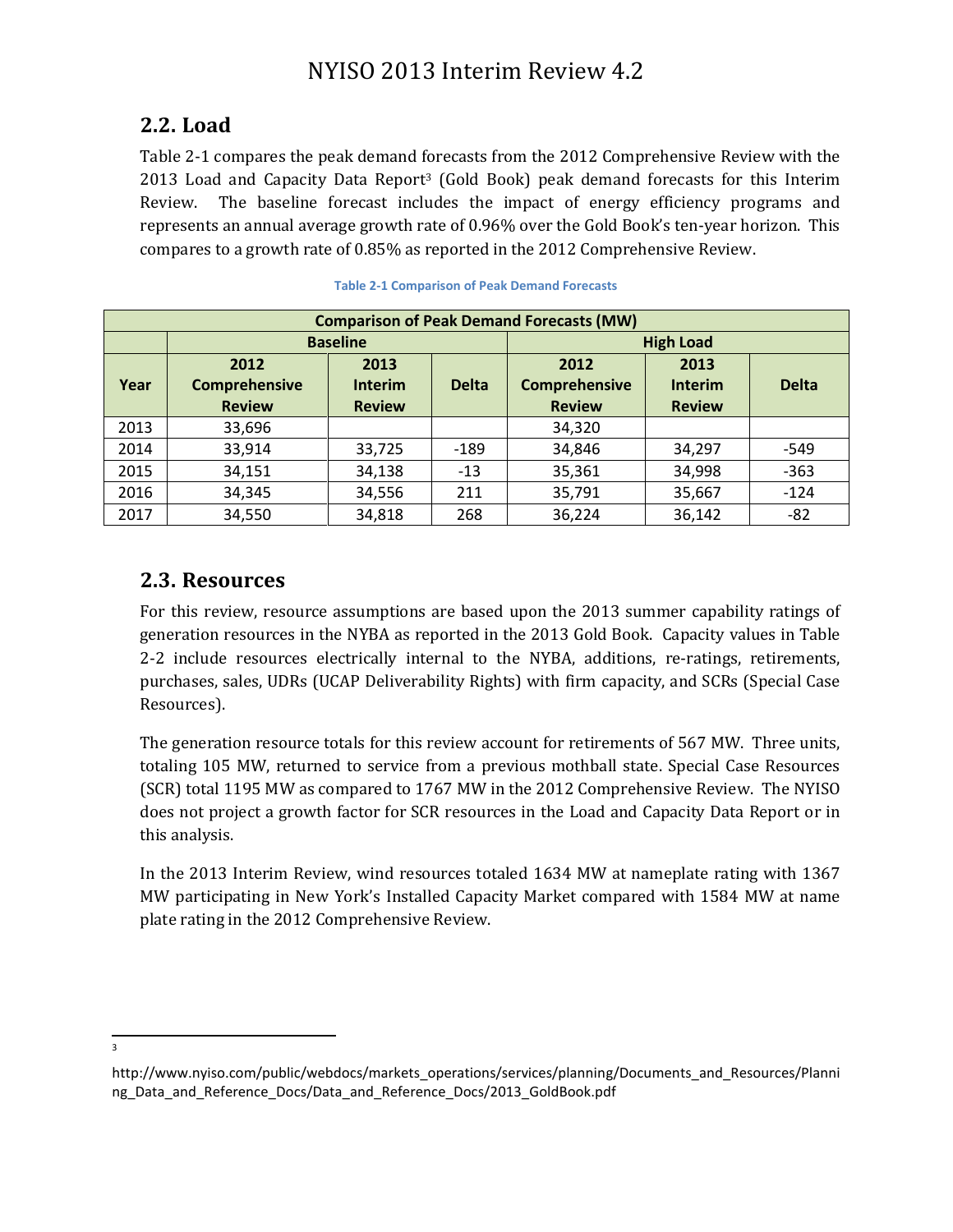| Year | <b>2012 Comprehensive Review</b> | 2013 Interim Review <sup>4</sup> | <b>Delta</b> |
|------|----------------------------------|----------------------------------|--------------|
| 2013 | 42,405                           |                                  |              |
| 2014 | 42,361                           | 40,923                           | $-1438$      |
| 2015 | 42,361                           | 40,923                           | $-1438$      |
| 2016 | 42,361                           | 40,923                           | $-1438$      |
| 2017 | 42,361                           | 40,923                           | $-1438$      |

#### **Table 2-2 Comparison of Resource Assumptions (summer MW ratings)**

#### **2.4. Transmission**

No new transmission projects are anticipated to come on-line over the period covered by this review. The Hudson Transmission Project (HTP) came on-line in May 2013 as projected in the 2012 Comprehensive Review. HTP is a market-based tie-line between PJM and NYISO from PSE&G's Bergen 230 kV substation to Con Edison's W.49th Street 345 kV station. The project consists of a back-to-back HVDC converter in New Jersey with a submarine 345 kV AC cable from the converter station to New York City. The project is capable of transferring 660 MW, but has firm capacity withdrawal rights from PJM of 320 MW.

There were only three updates to the NYBA's transmission system representation. The summer transfer limit on Dysinger East was reduced to 2650 MW and the West Central summer transfer limit was reduced to 1300. These reductions were influenced by the unit retirements in Zone A. The PJM grouping of 2000 MW import into New York was increased to 2320 MW to account for transmission updates for the HTP transmission project.

### **2.5. Unit Availability**

 $\overline{\phantom{a}}$ 

Table 2-3 compares the 5-year weighted EFORd (Equivalent Demand Forced Outage Rate) values for generation units in the New York Balancing Authority included in this Interim Review to the EFORd values used in the 2012 Comprehensive Review. The EFORd for thermal units and large hydro units is calculated from NERC GADS data submitted by the generator owners. Run of river hydro units and wind units are given a 45% and 90% summer capacity derate factor, respectively, for modeling purposes. A performance factor for SCRs is determined based upon their actual load reduction in either required system tests of their capability to reduce load or actual demand response activation calls.

 $<sup>4</sup>$  Note: Existing wind units are listed at their nameplate capability rating.</sup>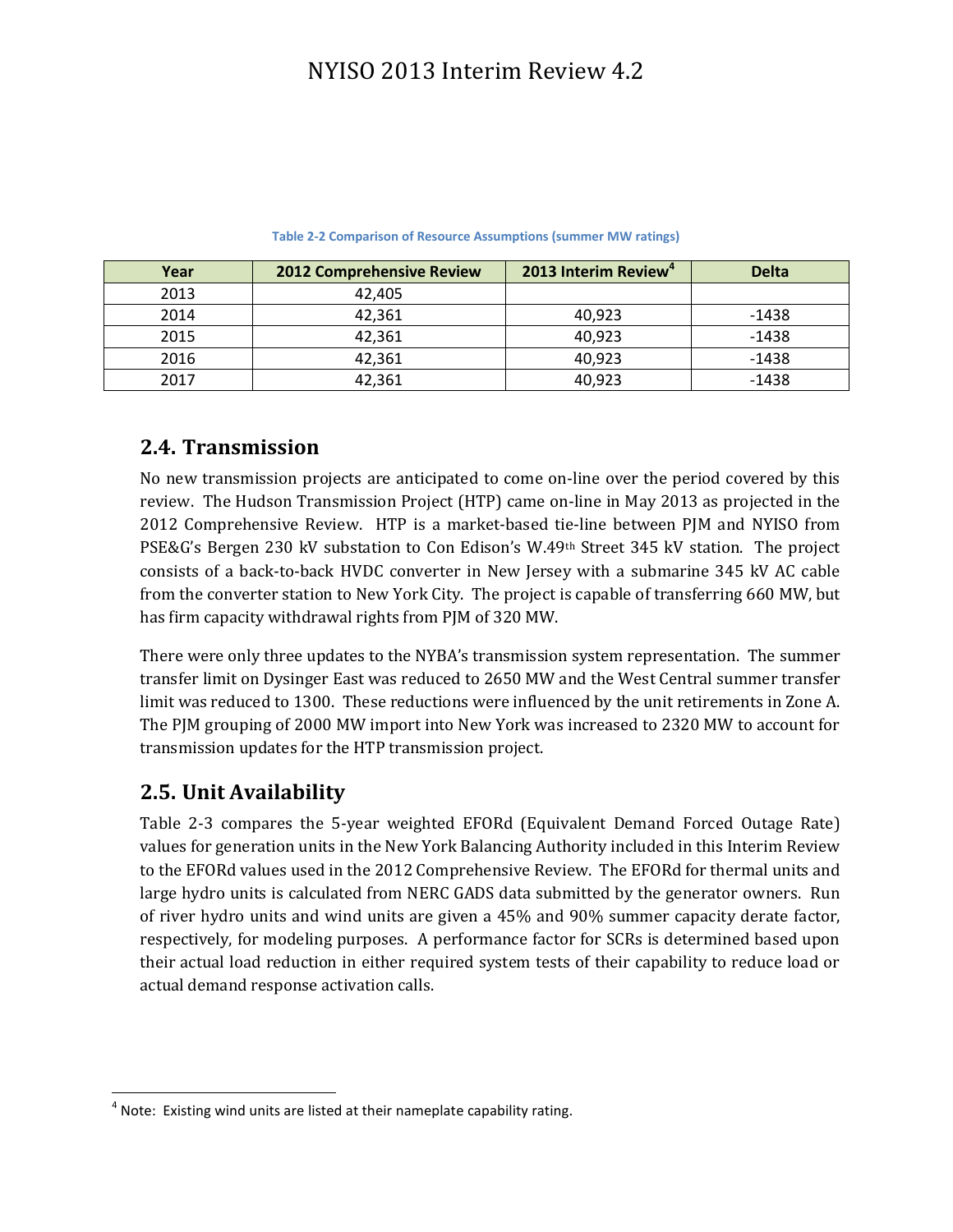| <b>Unit Type</b>                        | 2012 Comprehensive<br><b>Review</b> | <b>2013 Interim Review</b> |  |
|-----------------------------------------|-------------------------------------|----------------------------|--|
| Coal                                    | 4.8                                 | 3.8                        |  |
| Oil                                     | 10.0                                | Not Applicable             |  |
| Gas                                     | 16.3                                | 20.7                       |  |
| Nuclear                                 | 2.2                                 | 2.5                        |  |
| <b>Combustion Turbines</b>              | 19.5                                | 20.6                       |  |
| Jet Engine                              | 14.6                                | 16.3                       |  |
| <b>Combined Cycle</b>                   | 3.5 Block/3.9 Individual            | 4.7                        |  |
| All Thermal Fossil Units (5-Year EFORd) | 8.0                                 | 10.2                       |  |
| All units including Hydro, Wind         | Not Reported                        | 11.6                       |  |

#### **Table 2-3 5-Year Weighted EFORd values (%)**

#### **2.6. Fuel Diversity**

The NYISO benefits from a diverse fuel supply. New resources in the review period are projected to be fueled primarily by renewable resources (e.g. wind and solar) and natural gas. Natural gas‐fired generators in NYBA are supplied by various networks of major gas pipelines (e.g., Dominion, Columbia Gas Transmission, CNG Transmission, National Fuel Gas, Tennessee Gas Pipeline, and Iroquois Gas Transmission). In addition, NYBA generation capacity has a balance of fuel mix which provides operational flexibility and reliability. In the 2012 Comprehensive Review, the single fuel natural gas-fired generators was reported as comprising 17% of the NYBA capability and the dual fuel value was reported as 38% of the NYBA capability. Since then, NYISO has performed a comprehensive review of the NYBA generation fleet. As a result, the values have been updated to more accurately represent the current fuel capability of these units. The updated value for the single fuel natural gas-fired generator is 8% of the NYBA capability and the dual fuel generation is 47% of the NYBA capability.

New York City and Long Island are required by the NYSRC Local Reliability Rules I‐R3 and I‐R5 to be operated so that the loss of a single gas facility does not result in the loss of electric load on their respective systems. Since the NYBA is a summer peaking area with adequate gas supply during the summer months, the NYISO does not anticipate that fuel shortages or potential interruptions will be problematic over this study period. For the winter capability periods, the NYISO has a gas-electric coordination protocol that streamlines communications to avoid loss of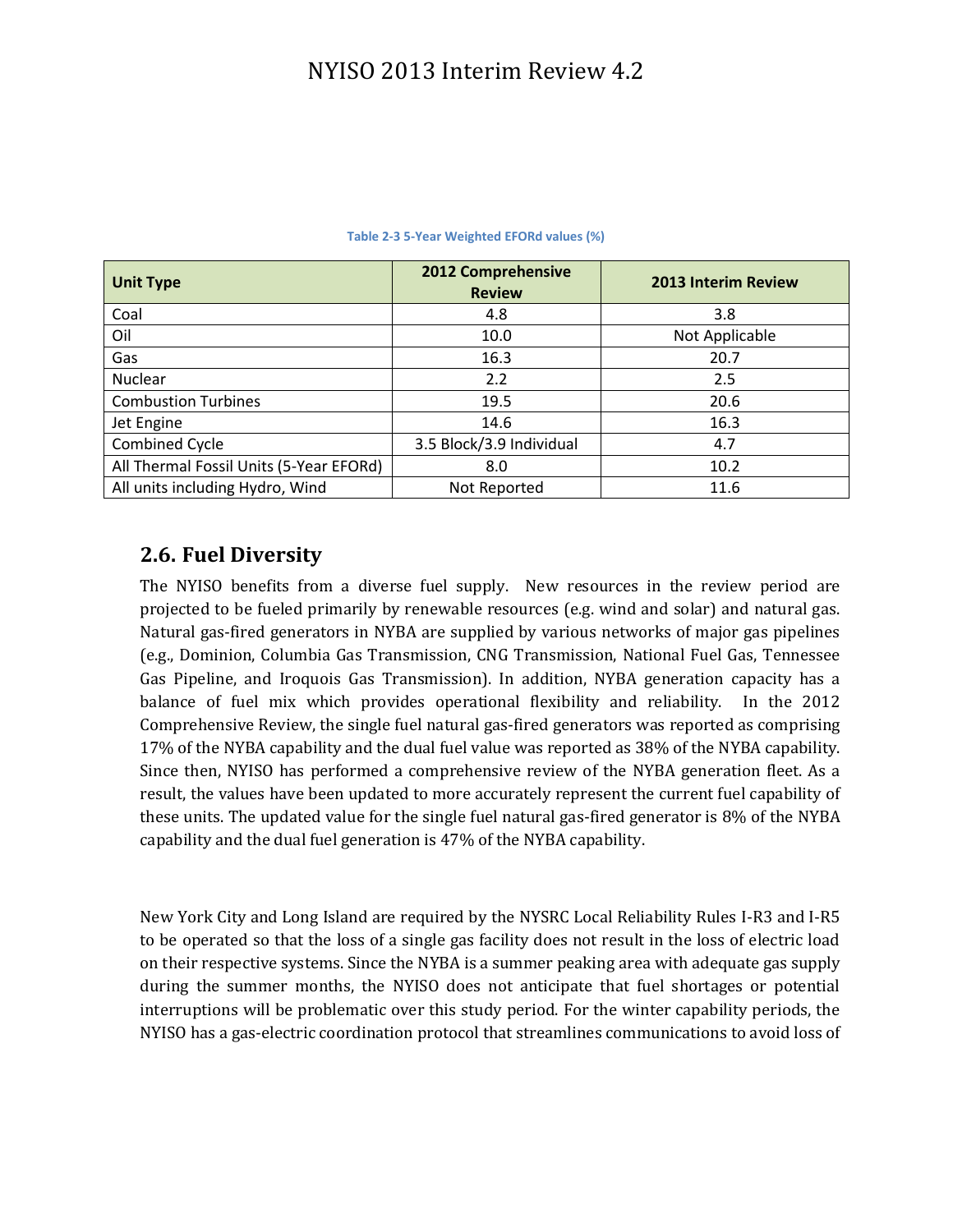electric system capacity due to a wintertime loss of gas event.5 Recent loss of gas/minimum oil burn (LOG‐MOB) studies indicates compliance with the current rules. A review of the nature of the network of gas supplies and fuel diversity in the rest of New York State indicated no significant changes from the previous Comprehensive Review.

### **2.7. Environmental Initiatives**

There are numerous environmental initiatives that may impact the manner in which the existing generating fleet operates, or that may require retrofitting environmental control technologies in order to comply with the new requirements. Several final rules will require fuel-switching or significant capital investments from numbers of New York generators in order to achieve the new standards.

Five environmental initiatives are sufficiently broad in application and have requirements that potentially may require retrofitting environmental control technologies and, therefore, generator owners will likely need to address the retirement vs. retrofit question. These environmental initiatives are:

- NYSDEC's Reasonably Available Control Technology for Oxides of Nitrogen (NOx RACT),
- **Best Available Retrofit Technology (BART),**
- Best Technology Available (BTA),
- USEPA's Mercury and Air Toxics Standards (MATS), and
- Cross State Air Pollution Rule (CSAPR) formerly the Clean Air Interstate Rule (CAIR). CSAPR is United States Environmental Protection Agency's (USEPA) revision of the Clean Air Interstate Rule (CAIR) which was vacated by the US Supreme Court.

The following table summarizes the current status of New York's generation fleet with respect to environmental initiatives listed above.

| Program         | <b>Status</b>        | <b>Compliance</b><br><b>Deadline</b> | Approximate<br><b>Capacity Affected</b> | <b>Potential</b><br><b>Retrofits</b> |
|-----------------|----------------------|--------------------------------------|-----------------------------------------|--------------------------------------|
|                 |                      |                                      |                                         |                                      |
| <b>NOx RACT</b> | In effect            | <b>July 2014</b>                     | 27,700 MW (242                          | 5,700 MW                             |
|                 |                      |                                      | Units)                                  | (20 Units)                           |
| <b>BART</b>     | In effect            | January 2014                         | 8,500 MW                                | 1,500 MW                             |
|                 |                      |                                      | $(18$ Units)                            | (4 Units)                            |
| <b>MATS</b>     | In effect            | <b>March 2015</b>                    | 10,000 MW                               | 200 MW                               |
|                 |                      |                                      | (25 Units)                              | (1 Unit)                             |
| <b>BTA</b>      | In effect            | Upon Permit                          | 16,500 MW                               | 4,400 to 7,300                       |
|                 |                      | Renewal                              | (35 Units)                              | <b>MW</b>                            |
|                 | Implementation       | January 2014                         |                                         |                                      |
| <b>CSAPR</b>    | stayed while rule is |                                      | 26,000 MW                               | 2,000 MW                             |
|                 | in litigation        |                                      | $(155$ Units)                           | (9 Units)                            |
|                 |                      |                                      |                                         |                                      |

| <b>Table 2-4 Summary of Environmental Initiatives</b> |  |
|-------------------------------------------------------|--|
|-------------------------------------------------------|--|

l <sup>5</sup> See New York State Gas-Electric Coordination Protocol, NYISO Open Access Transmission Tariff, Attachment BB; http://www.nyiso.com/public/webdocs/documents/tariffs/oatt/oatt\_attachments/att\_bb.pdf.